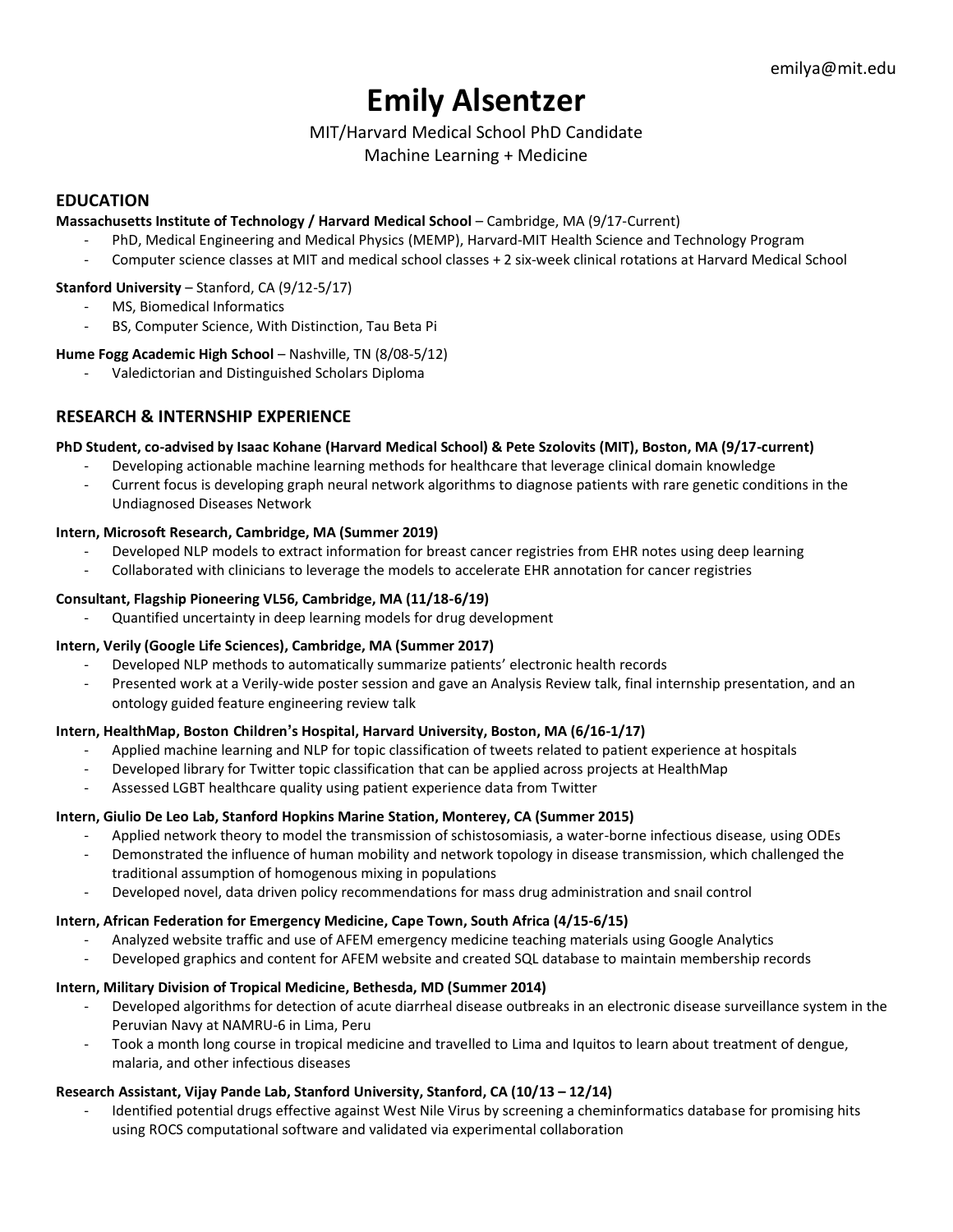## **Research Assistant, Vanderbilt Vaccine Research Program, Nashville, TN (Summer 2013)**

- Developed case presentations, interpreted VAERS reports, and conducted background research for case discussions of the Clinical Immunization Safety Assessment (CISA), a program run by the CDC
- Helped develop a more user friendly and concise algorithm for assessing diagnostic certainty of adverse events following immunization and evaluated the efficacy and accuracy of the algorithm compared to the original Brighton case definition.

#### **Research Assistant, Richard Peek Lab, Vanderbilt University, Nashville, TN (Summer 2011)**

- Identified novel H. pylori adhesins responsible for binding the host receptor Decay Accelerating Factor (DAF)
- Used the following molecular techniques: immobilized metal affinity chromatography, silver staining and far western blotting, tandem mass spectrometry, and gene Splicing by overlap extension (gene SOEing)

## **ACADEMIC SERVICE**

## **Conference General Chair:** ML4H Symposium (2021)

**Conference Organizer**: Conference on Health, Inference, and Learning (2020; 2021); ML4H Workshop at NeurIPS (2019; 2020); Symposium on Artificial Intelligence for Learning Health Systems (2020; 2021)

**Conference Reviewer:** ICLR (2021); ACL (2021;2020); ISMB (2021); ICML (2021); NeurIPS (2021; 2020); Pacific Symposium for Biocomputing (2020); Machine Learning For Healthcare Conference (2020;2019); American Medical Informatics Association Conference (2019); ML4H Workshop at NeurIPS (2018); ACL Medical Conversations Workshop (2020); EMNLP ClinicalNLP Workshop (2020)

**Journal Reviewer:** Nature Digital Medicine (2021); ACM Transactions on Computing for Healthcare (2020); Bioinformatics (2021); JAMIA Open (2021)

## **TEACHING EXPERIENCE**

#### **Deep Learning for Biomedical Data TA, Harvard Medical School, Boston, MA (3/19-5/19)**

- Hold linear algebra and calculus review session and office hours, grade problem sets and final projects

#### **Algorithms for Computational Biology Grader, Stanford University, Stanford, CA (9/15-12/15)**

- Graded problem sets (genetic alignment, molecular dynamics, drug-ligand networks, etc.) and quizzes

#### **CS106A Section Leader, Stanford University, Stanford, CA (9/13-3/15)**

Taught CS106A section, graded assignments, staffed the LAIR, a tutoring service for CS 106 students, and held weekly interactive grading sessions to help students improve the functionality and style of their code

## **MENTORSHIP EXPERIENCE**

#### **MIT-Harvard Women in Artificial Intelligence Mentor, Cambridge, MA (2021)**

Mentor students who are interested in pursuing research in machine learning

## **MEMP Application Assistance Program (MAAP) Mentor, Cambridge, MA (2020)**

Mentor students from underrepresented backgrounds who are applying to the MEMP PhD program

#### **Undergraduate Research Mentor, Cambridge, MA (2018)**

- Mentored an undergraduate student in Pete Szolovits' research group on clinical NLP

## **LEADERSHIP EXPERIENCE**

#### **General Chair, Machine Learning for Healthcare Symposium (1/21-12/21)**

- Led a team of over 20 people to organize the ML4H symposium, an annual event that publishes top research in the machine learning for healthcare community
- Oversaw review process, submission and research mentorship initiatives, speaker selection, website and virtualization stack creation, and many other aspects of the conference organizing process

#### **Editor in Chief, Stanford Undergraduate Research Journal, Stanford, CA (9/15-6/16)**

- Led a team of 50 staff members to produce a peer-reviewed research journal that publishes articles in engineering, natural sciences, social sciences, and humanities
- Coordinated journal design, submissions, distribution, and outreach and cultivated relationships with Stanford University

## **Team Coordinator, Stanford Partners in Health Engage, Stanford, CA (9/15-6/16)**

Led Stanford's PIH Engage chapter to fundraise for PIH Engage (>\$9,000), advocate for global health policies, and educate the Stanford community about global health issues

# **AWARDS**

- Microsoft Research PhD Fellowship (2020-2022)
- NeurIPS Best Reviewer Award (2020)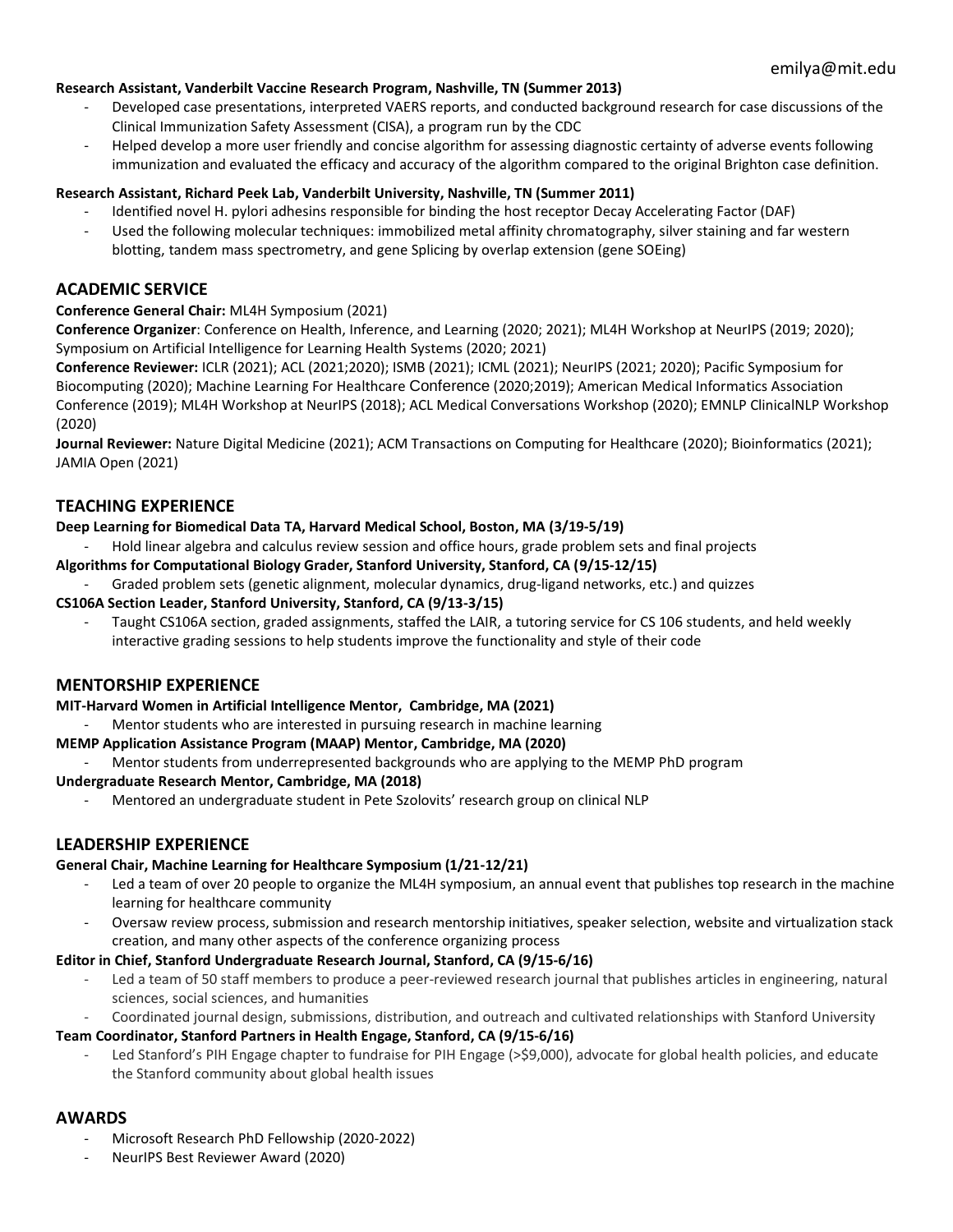- Intel Science Talent Search Semifinalist (2012)
- Siemens "We Can Change the World" Challenge, 3rd Place Overall (2011)
- National AP Scholar (2011)
- TN Junior Academy of Sciences, 2nd Place Presentation (2011)

# **SKILLS & CLASSWORK**

**Programming Languages/Libraries:** Python, Pytorch, Keras, Tensorflow, R, Matlab, SQL, Java, C++, C, Javascript, HTML/CSS **Computer Science Classes:** Machine Learning, Natural Language Processing, Databases, Biomedical Computation, Algorithms for Computational Biology, Data Driven Medicine, Social and Information Networks, Mining Massive Datasets, Design and Analysis of Algorithms, Statistical Inference, Nonparametric Statistics

**Harvard Medical School Classes:** Pathology, Cardiovascular Pathophysiology, Genetics, Immunology, Renal Pathophysiology

# **CLASS PROJECTS**

## **Social and Information Network Analysis, CS224W (9/16-12/16)**

- Characterized and predicted dogmatic communities on Reddit using network features with an AUC of 0.8
- Performed logistic regression, SVM, Random Forest, and Gradient Boosting classifiers as well as k-means clustering

#### **Biomedical Informatics Research Methodology, BIOMEDIN 212 (4/16-6/16)**

- Worked with Nigam Shah's lab to develop semi-supervised ML algorithms with noisy labeling for phenotyping of patients with comorbidities
- Used Observational Medical Outcomes Partnership (OMOP) common data model to develop algorithms for electronic health records that are portable across institutions
- Assessed the tradeoff between increasing labeling accuracy, model complexity, and training sample size to maximize algorithm scalability

#### **Computational Modeling of Microbial Communities, BIOE115 (4/14-6/14)**

- Analyzed mouse proteome in the stomach, jejunum, ileum, cecum and proximal colon under three colonization states (germ-free, colonized with Bacteroides thetaiotaomicron, and conventionally raised) to study proteomic abundance profiles along the gastrointestinal (GI) tract
- Performed K-means clustering, PCA, hierarchical clustering, random forest classification, and comparison of GO term abundances to assess differences in protein abundances

# **PUBLICATIONS**

## **MANUSCRIPTS**:

- G Adams, E Alsentzer, M Ketenci, J Zucker, N Elhadad[. What's in a Summary? Laying the Groundwork for Advances in](https://scholar.google.com/citations?view_op=view_citation&hl=en&user=wKcw9Y8AAAAJ&sortby=pubdate&citation_for_view=wKcw9Y8AAAAJ:UebtZRa9Y70C)  [Hospital-Course Summarization.](https://scholar.google.com/citations?view_op=view_citation&hl=en&user=wKcw9Y8AAAAJ&sortby=pubdate&citation_for_view=wKcw9Y8AAAAJ:UebtZRa9Y70C) NAACL. 2021.
- E Alsentzer, SG Finlayson, M Li, M Zitnik. Subgraph Neural Networks. NeurIPS. 2020.
- IY Chen, E Alsentzer, H Park, R Thomas, B Gosangi, R Gujrathi, B Khurana. Intimate Partner Violence and Injury Prediction From Radiology Reports. Pacific Symposium on Biocomputing. 2020.
- E Alsentzer, S Ballard, J Neyra, D Vera, V Osorio, J Quispe, D Blazes. Assessing 3 Outbreak Detection Algorithms in an Electronic Syndromic Surveillance System in a Resource-Limited Setting. Emerging Infectious Diseases. 2020 Sep;26(9):2196.
- W Boag, TH Hsu, M McDermott, E Alsentzer, G Berner, and Pete Szolovits. Baselines for Chest X-Ray Report Generation. Proceedings of the Machine Learning for Health Workshop at NeurIPS. 2019.
- E Alsentzer, J Murphy, W Boag, WH Weng, D Ji, T Naumann, M McDermott. Publicly Available Clinical BERT Embeddings. Proceedings of the Clinical Natural Language Processing Workshop at NAACL 2019. 2019; 72-78.
- WH Weng, E Alsentzer, D Jin, SY Min, P Raghavan and P Szolovits. Logical Form Information for Clinical Question Answering. DSHealth2019: KDD Workshop on Applied Data Science for Healthcare. 2019
- A Ling, E Alsentzer, J Chen, J Banda, S Tamang, E Minty. Scalable Electronic Phenotyping for Studying Patient Comorbidities. AMIA Annu Symp Proc. 2018; 2018:740-749.
- Y Hswen, K Sewalk, E Alsentzer, G Tuli, J Brownstein, J Hawkins. Investigating inequities in hospital care among lesbian, gay, bisexual, and transgender (LGBT) individuals using social media. Social Science & Medicine. 2018 Oct; 215:92-97.
- J Lichtman, E Alsentzer, M Jaffe, D Sprockett, E Masutani, E Ikwa, G Fragiadakis, D Clifford, B Huang, J Sonnenburg, K Huang, J Elias. The effect of microbial colonization on the host proteome varies by gastrointestinal location. ISMEJ. 2016 May; 10(5):1170-81.
- E Alsentzer, D Vera, J Neyra, L Loayza, R Hora, V Osorio, J Quispe, S Ballard, D Blazes. Monitoring Acute Diarrhea via an Electronic Surveillance System in the Peruvian Navy. Online Journal of Public Health Informatics. 2015.
- D, Joshi, E Alsentzer, K Edwards, A Norton, SE Williams. An Algorithm developed using the Brighton Collaboration case definitions is more efficient for determining diagnostic certainty. Vaccine. 2014 Jun; 32(28):3469-72.